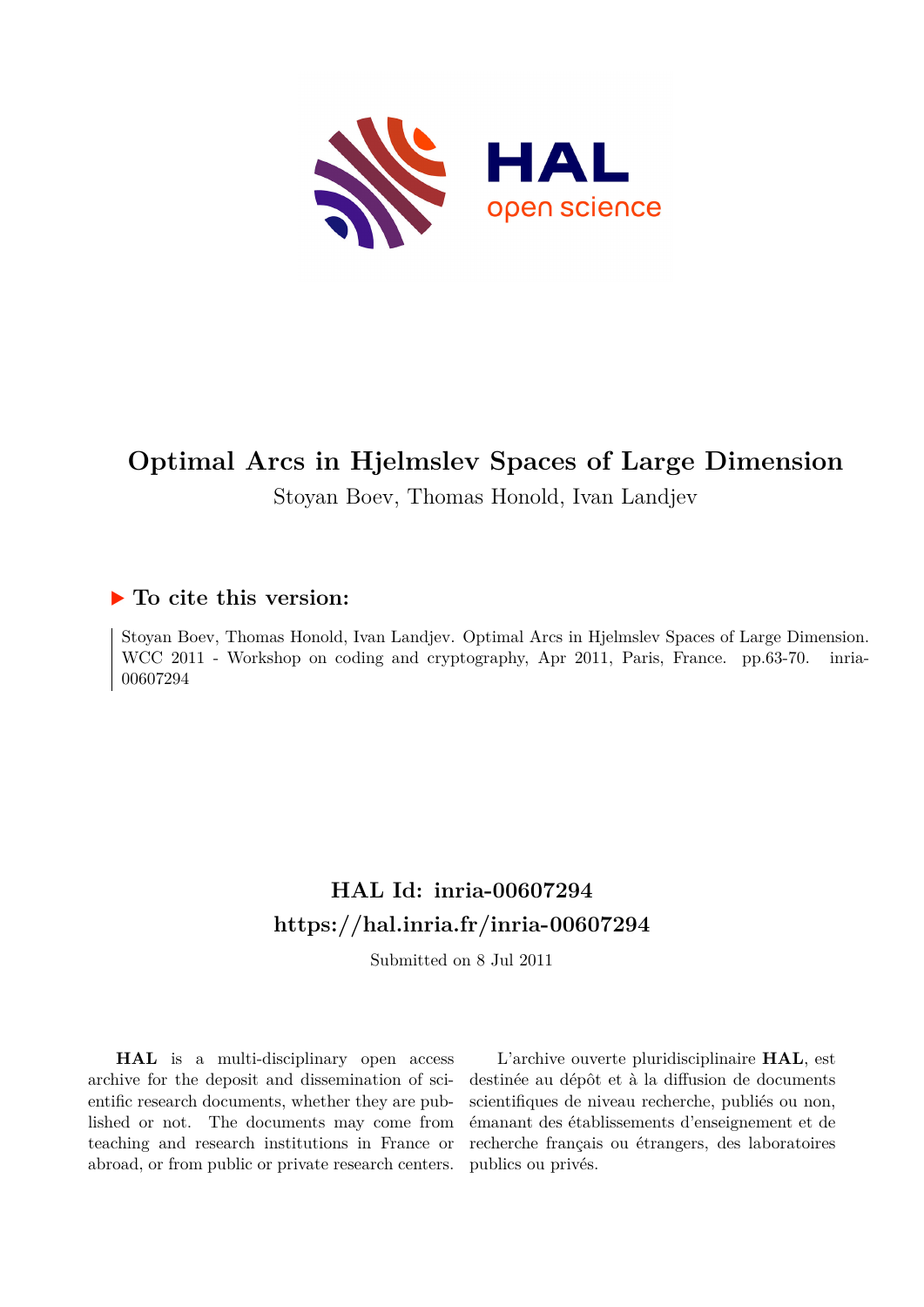### Optimal Arcs in Hjelmslev Spaces of Large Dimension

Stoyan Boev<sup>1</sup>, Thomas Honold<sup>2</sup>, and Ivan Landjev<sup>13</sup>

<sup>1</sup> New Bulgarian University, 21 Montevideo str., 1618 Sofia, BULGARIA stoyan,i.landjev@nbu.bg <sup>2</sup> Department of Information and Electronic Engineering Zhejiang University, Hangzhou, CHINA honold@zju.edu.cn <sup>3</sup> Institute of Mathematics and Informatics 8 Acad. G. Bonchev str., 1113 Sofia, BULGARIA ivan@math.bas.bg

Abstract. In this paper, we present various results on arcs in projective threedimensional Hjelmslev spaces over finite chain rings of nilpotency index 2. A table is given containing exact values and bounds for projective arcs in the geometries over the two chain rings with four elements.

Keywords: projective Hjelmslev geometry, projective Hjelmslev plane, arcs, optimal arcs, finite chain ring *Subject Classifications*:51E26, 51E21, 51E22, 94B05

#### 1 Introduction

From the point of view of coding theory, arcs in higher dimensional Hjelmslev spaces are of particular interest. The research in the past ten years is focused mainly on plane projective arcs. In this paper, we present some constructions and upper bounds on arcs in the three-dimensional Hjelmslev spaces over the finite chain rings of nilpotency index 2. As a by-product, we obtain new results on non-projective plane arcs. In order to save space, we do not introduce the basic facts on projective Hjelmslev geometries over finite chain rings. A self-contained introduction to Hjelmslev geometries over finite chain rings is given e.g. in [1].

This note is organized as follows. In section 2, we present several upper bounds on the size of an arc with given parameters in  $PHG(R_R^t)$ . Section 3 contains results on arcs with multiple points in projective Hjelmslev planes. In particular, we give a complete solution for the optimal sizes in the two planes over chan rings with four elements. In section 4, building on the results in the previous two sections, we compile a table with exact values and bounds for the largest arcs in the three-dimensional projective Hjelmslev geometries over the chain rings with four elements.

#### 2 Upper bounds on the arc size

Denote by  $m_n(R_R^t)$  the largest size of a  $(k, n)$ -arc in PHG( $R_R^t$ ).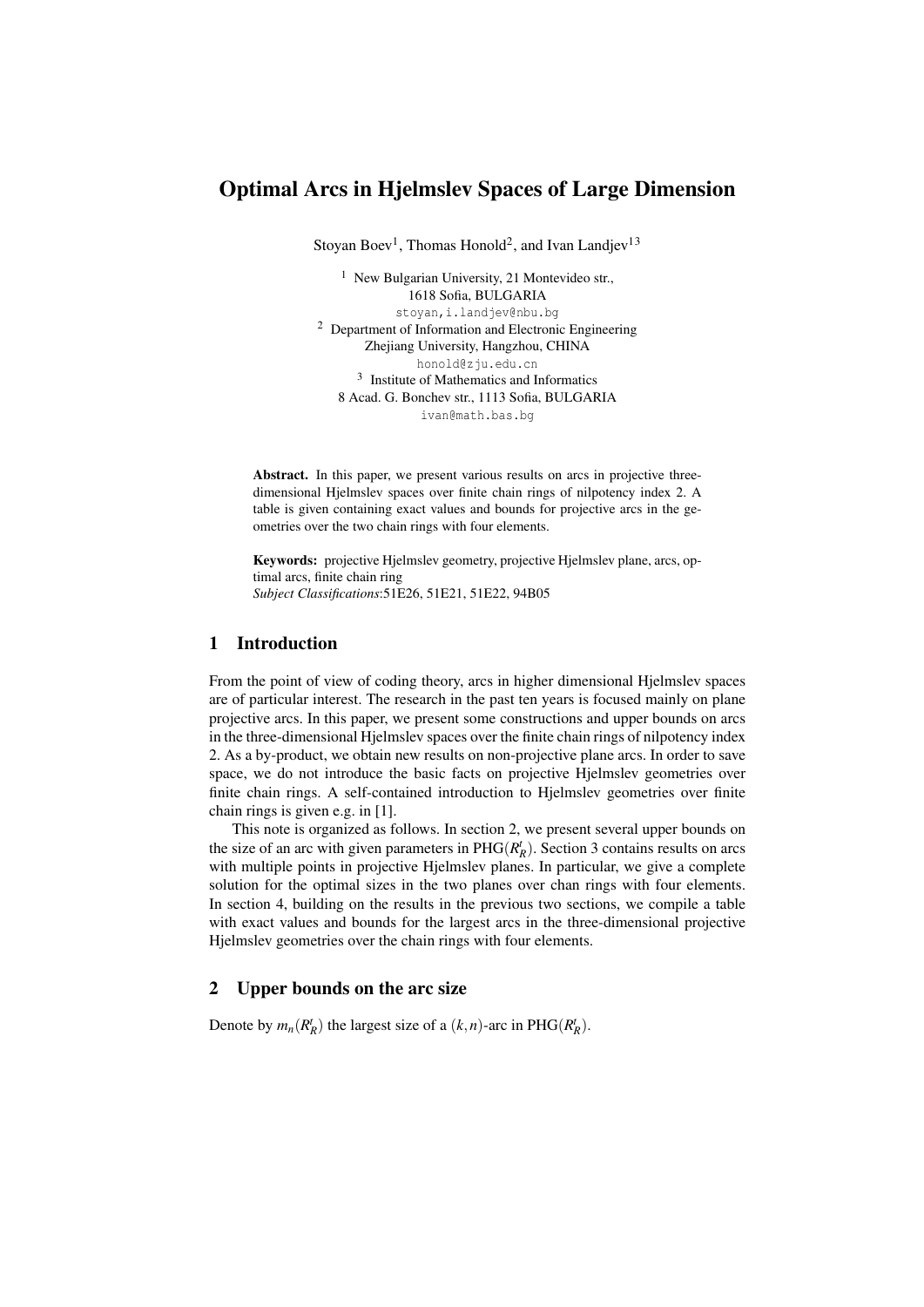**Theorem 1.** Let  $\mathfrak{K}$  be a  $(k, n)$ -(multi)arc in PHG( $R_k^t$ ), where  $R$  is a chain ring with  $|R| = q^2$ , R/Rad $R ≌ \mathbb{F}_q$ , and let x be a point with  $\mathfrak{K}(x) = a$ . Then

$$
k \le a + m_{n-a}(R_R^{t-1}).
$$

*Proof.* Fix a hyperplane *H* with  $x \notin H$ . Define a projection  $\varphi$  from *x* onto *H* by

$$
\varphi : \left\{ \begin{array}{c} \mathcal{P} \setminus \{x\} \to & H, \\ y \to \cup_{L: L \in \mathcal{L}, x \in L} L \cap H, \end{array} \right.
$$

where *P* is the set of points of PHG( $R_R^t$ ). If  $y \in P$  is not a neighbour to *x* then its image is a point; if *y* $\infty$ *x* then the image of *y* is a neighbour class of points in *H* ≃ PHG( $R_R^{t-1}$ ). The image of an *s*-dimensional Hjelmslev subspace through *x* contains an (*s* − 1)-dimensional subspace in *H*. Conversly, every (*s* − 1)-dimensional subspace in *H* is contained in the projection of some *s*-dimensional subspace of  $PHG(R_R^t)$  through *x*.

Define a new arc  $\mathbb{R}^{\varphi}$  :  $H \to \mathbb{Q}$  via

$$
\mathfrak{K}^{\phi}(z) := \sum_{y: \phi(y) = z, y \not\supset x} \mathfrak{K}(y) + \frac{1}{q^{t-3}} \sum_{y: \phi(y) = z, y \infty} \mathfrak{K}(y).
$$

Let *H*<sup> $\prime$ </sup> be a hyperplane in PHG( $R_R^t$ ) containig *x*, and let *F*<sup> $\prime$ </sup> be the unique hyperplane in  $\varphi$ (*H'*). We have

$$
\mathfrak{K}^{\phi}(F') = \mathfrak{K}(H') - \mathfrak{K}(x).
$$

Set  $\mathfrak{K}([x]) = b$ . Then  $\mathfrak{K}^{\phi}$  is a  $(k-a+q(b-a), n-a)$ -arc with rational multiplicities of the points.

Now define

$$
\varphi_0: \left\{ \begin{array}{c} \mathcal{P} \setminus \{x\} \to H, \\ y \to L \cap H, \end{array} \right.
$$

where *L* is some arbitrarily chosen line in  $PHG(R_R^t)$  that contains *x* and *y*. Set

$$
\mathfrak{K}^{\phi_0}(z):=\sum_{y: \phi_0(y)=z} \mathfrak{K}(y).
$$

It is easily verified that  $\mathfrak{K}^{\varphi_0}(F') \leq \mathfrak{K}^{\varphi}(F') \leq n - a$ . The arc  $\mathfrak{K}^{\varphi_0}$  is integer-valued (*k* –  $a, n - a$ )-arc in *H* hence

$$
k-a\leq m_{n-a}(R_R^{t-1}),
$$

which was to be proved.

**Corollary 1.** Let  $\hat{\mathcal{R}}$  be a projective  $(k, n)$ -arc in  $PHG(R_R^4)$  where  $R$  is a chain ring with  $|R| = q^2$ , R / Rad R ≅  $\mathbb{F}_q$ *. Then* 

$$
k\leq 1+m_{n-1}(R_R^3).
$$

**Corollary 2.** Let  $\hat{\mathcal{R}}$  be a  $(k, n)$ -(multi)arc in PHG( $R_k^t$ ), where  $R$  is a chain ring with  $|R| = q^2$ , R/Rad $R \cong \mathbb{F}_q$ , and let x be a point with  $\mathfrak{K}(x) = a$ ,  $\mathfrak{K}([x]) = b$ . Then there *exists an arc in*  $PHG(R_R^{t-1})$  *with parameters*  $(qk + q^2b - q(q+1)a, q(n-a))$ *.*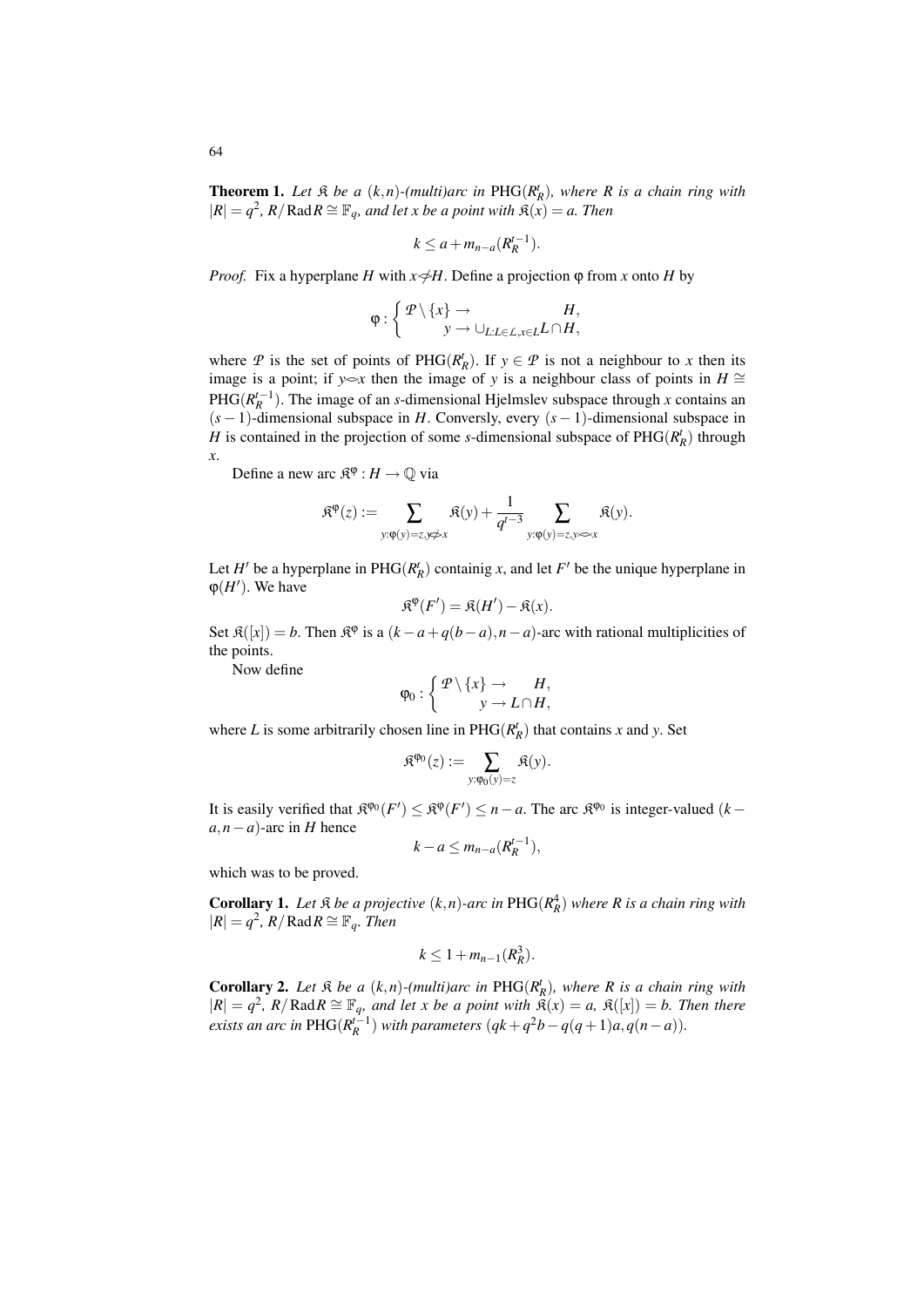*Proof.* The arc  $q\mathcal{R}^{\varphi}$  from the proof of Theorem 1 has the desired parameters.

The next theorem gives better upper bounds in three-dimensional spaces when the values of *n* are large, i.e. close to the size of a plane.

**Theorem 2.** Let  $\mathfrak{K}$  be a  $(k, n)$ -(multi)arc in PHG( $R_R^4$ ), where R is a chain ring with  $|R| = q^2$ , R/Rad R ≅  $\mathbb{F}_q$ *. If there exists a neighbor class of lines* [L] *with*  $\mathfrak{K}([L]) = c$  *then* 

$$
k\leq q(q+1)(n-\lceil \frac{c}{q}\rceil)+c.
$$

*Proof.* Let  $\Pi$  = PHG( $R_R^4$ ) and let [*H*] be a class of neighbour planes containing [*L*]. Consider the incidence structure  $\Pi'$  having as points the plane segments  $H' \cap [x]$ , where  $H' \in [H]$ ,  $x \in H$ , and as planes – the elements of [*H*]. It is known (cf. [1,3]) that  $\Pi'$  is isomorphic to the dual affine space  $\overline{AG(3,q)}$  and can be imbedded in PG(3,*q*). The class [*L*] in  $\Pi'$  is a dual affine plane. The number of lines in a dual affine plane  $\overline{AG(2,q)}$  is  $q^2$ and every point is on exactly *q* lines. Therefore there exists a line *L* ′ in Π′ containing at least  $\lceil qc/q^2\rceil = \lceil c/q \rceil$  points. This line *L'* consists of the points in a class of neighbor lines in some plane  $H' \in [H]$ , i.e.  $L' = H' \cap [L]$ .

Denote by  $T_1, \ldots, T_q$  the planes in  $\Pi$  containing  $H' \cap [L]$ . Clearly,

$$
\mathfrak{K}(T_i \setminus (H' \cap [L])) \leq n - \lceil c/q \rceil,
$$

whence

$$
\mathfrak{K}([H]) \le q(n - \lceil c/q \rceil) + c.
$$

Now consider the factor geometry  $\Pi/\sim \cong PG(3,q)$ . Denote by  $[H_i], i = 0, \ldots, q$ , the planes through  $[L]$  in  $\Pi/\sim$ . We have

$$
k = \sum_{i=0}^{q} \Re([H_i]) - q \cdot \Re([L])
$$
  
\n
$$
\leq (q+1)(q(n - \lceil c/q \rceil) + c) - qc
$$
  
\n
$$
= q(q+1)(n - \lceil c/q \rceil) + c,
$$

which is the desired inequality.

It is well-known that there exists a spread of  $q^2 + 1$  lines in the factor geometry  $\Pi/\sim$ . Hence we have  $c \geq \lceil k/(q^2+1) \rceil$ . Applying Theorem 2, we obtain the following corollary.

**Corollary 3.** Let  $\Re$  be a projective  $(k, n)$ -arc in PHG( $R_R^4$ ). Then

$$
k \le \max_{1 \le c \le q^4 + q^3} \min\{c(q^2 + 1), q(q + 1)(n - \lceil c/q \rceil) + c\}.
$$

The following theorem is also useful.

**Theorem 3.** Let  $\mathfrak{F}$  be an  $(f, m)$ -blocking (multi)set in PHG( $R_R^4$ ) with  $m \leq q$ , where *R* is a chain ring with  $|R| = q^2$ ,  $R/R$  ad  $R \cong \mathbb{F}_q$ . If there exists a neighbor class with  $\mathfrak{F}(|x|) = 0$  then  $f \geq mq(q+1)$ .

*Proof.* Consider the projection φ from any point in the empty class onto some plane disjoint from [x]. Obviously  $\mathfrak{F}^{\varphi}$  is an  $(f,m)$ -blocking set in an Hjelmslev plane isomorphic to  $PHG(R_R^3)$ . The result follows from the trivial upper bound on the size of a plane blocking set.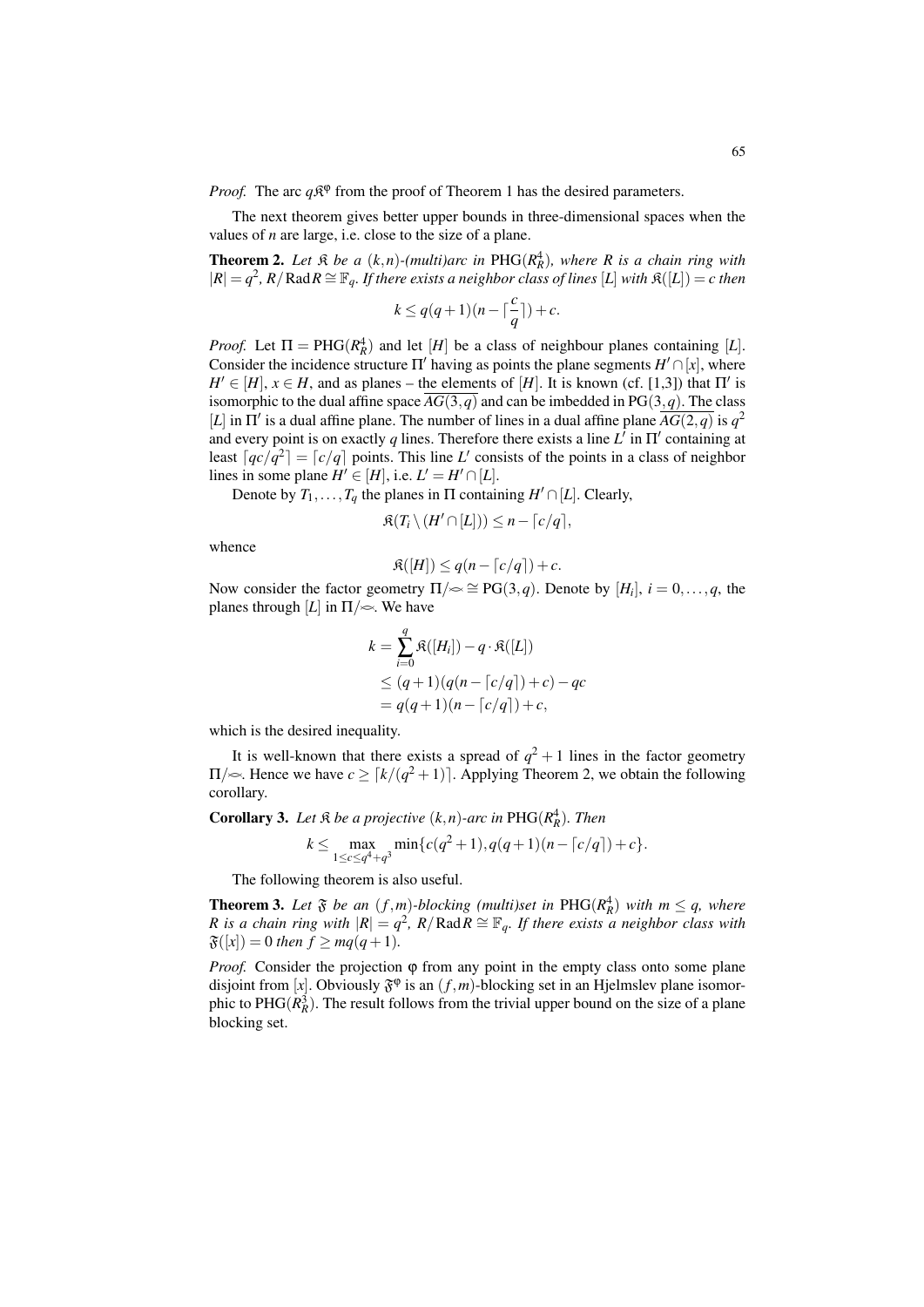## 3 Arcs with multiple points in  $PHG(R_R^3)$

Extensive tables for the optimal sizes of projective arcs in Hjelmslev planes over the small chain rings are given in [2,3,5]. However, the arcs needed in Corollary 1 are not projective. In this section, we collect results on multiarcs of maximal size in projective Hjelmslev geometries of dimension 3. Let us note that the general bound from [5] applies also for arcs with multiple points. Since this bound is our main tool, we state it explicitly.

**Theorem 4.** Let  $\mathfrak{K}$  be a  $(k, n)$ -arc in PHG( $R_R^3$ ) where  $|R| = q^2$ ,  $R/N \cong \mathbb{F}_q$ . Suppose *there exist a point x with*  $\mathfrak{K}(x) = a$  *and a neighbour class of points*  $[x]$  *with*  $\mathfrak{K}([x]) = b$ . *Then*

$$
k \le (n-a)q^2 + (n-b)q + b.
$$

For some special values of *n*, the exact value of  $m_n(R_R^3)$  is easily found.

**Theorem 5.** Let R be a chain ring with  $|R| = q^2$ , R/Rad $R \cong \mathbb{F}_q$ . Then

(*a*)  $m_{sq(q+1)}(R_R^3) = sq^2(q^2+q+1);$ (b)  $m_{sq(q+1)+1}(R_R^3) = sq^2(q^2+q+1)+1$ .

*Proof.* Part (a) follows easily from (b), so we provide a proof for part (b) only.

Arcs with parameters  $(sq^2 + q + 1) + 1$ ,  $sq(q + 1) + 1$ ) are easily obtained as the sum of *s* copies of the complete plane plus an arbitrary point. Now we are goimg to prove that we cannot have an arc with  $n = sq(q+1)+1$  and size larger than  $sq^2(q^2 +$ *q*+1).

Let  $\mathfrak{K}$  be an  $(k, n)$ -arc with  $n = sq(q + 1) + 1$ . Assume [x] is a neighbour class of points with  $\mathfrak{K}([x]) = sq^2 + \alpha, \alpha > 0$ . Such a class does exist; otherwise  $k \le sq^2(q^2+q+1)$ 1) and we are done.

Now in each parallel class of  $[x]$  (which has the structure of  $AG(2,q)$ ) we have a line segment of multiplicity at least  $sq + [\alpha/q]$ . For each line *L* containing this line segment, we have

$$
\mathfrak{K}(L\setminus[x])\leq sq(q+1)+1-sq-\lceil\alpha/q\rceil=sq^2+1-\lceil\alpha/q\rceil.
$$

This implies

$$
k \le sq^2 + \alpha + q(q+1)(sq^2 + 1 - \lceil \alpha/q \rceil)
$$
  
= sq<sup>2</sup>(q<sup>2</sup> + q + 1) + q<sup>2</sup>(1 - \lceil \alpha/q \rceil) + q(1 - \lceil \alpha/q \rceil) + \alpha.

If  $\alpha > q$ , then  $q^2(1 - \lceil \alpha/q \rceil) + q(1 - \lceil \alpha/q \rceil) + \alpha < 0$ . So let  $1 \le \alpha \le q$ . Clearly, there exists a point in [*x*] of multiplicity  $s + \beta$ ,  $\beta > 1$ . At least one of the line segments through this point has multiplicity more than  $sq + 2 = sq + 1 + \lceil \alpha/q \rceil$ . Otherwise, we would have

$$
\mathfrak{K}([x]) \leq s + \beta + (q+1)(sq+1-s-\beta) = sq^2 + (q+1)(1-\beta) \leq sq^2,
$$

66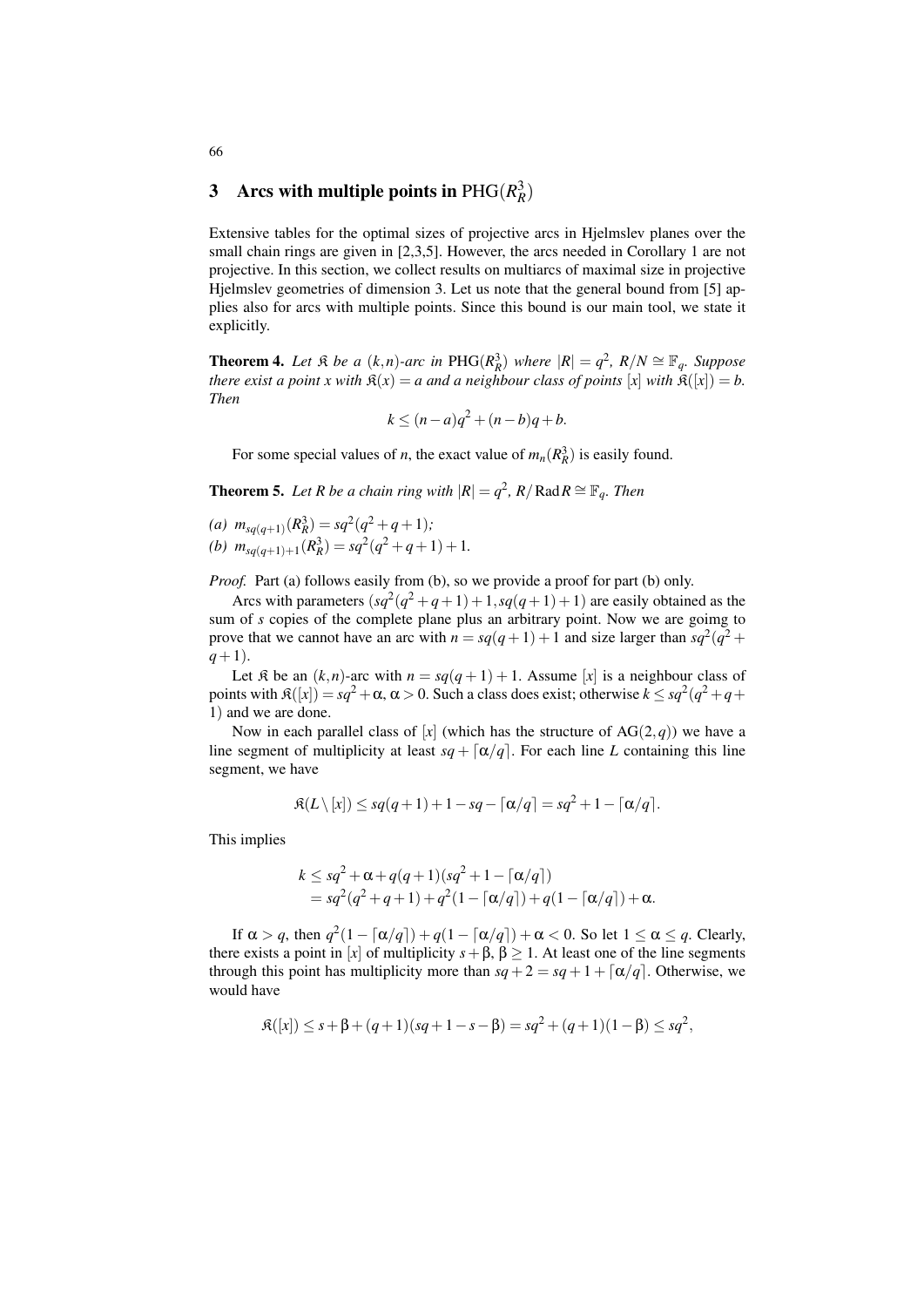a contradiction. Now

$$
k \leq sq^2 + \alpha + q^2(sq^2 + 1 - \lceil \alpha/q \rceil) + q(sq^2 - \lceil \alpha/q \rceil
$$
  
= 
$$
sq^2(q^2 + q + 1) + q^2(1 - \lceil \alpha/q \rceil) - q\lceil \alpha/q \rceil) + \alpha.
$$

We have that for  $1 \le \alpha \le a$ ,

$$
q^2(1 - \lceil \alpha/q \rceil) - q\lceil \alpha/q \rceil) + \alpha = -q\lceil \alpha/q \rceil) + \alpha \le 1,
$$

whith equality for  $\alpha = 1$ . This proves the theorem.

The next theorem settles the problem of finding the maximal sizes of multiarcs for the two rings with four elements.

**Theorem 6.** *Let R be a chain ring with*  $|R| = 4$ ,  $R/R$ ad $R \cong \mathbb{F}_2$ . *Then* 

(a) 
$$
m_{6t}(R_R^3) = 28t
$$
,  
\n(b)  $m_{6t+1}(R_R^3) = 28t + 1$ ,  
\n(c)  $m_{6t+2}(R_R^3) = \begin{cases} 28t + 7 & \text{if } R = \mathbb{Z}_4; \\ 28t + 6 & \text{if } R = \mathbb{F}_2[X]/(X^2) \end{cases}$ ,  
\n(d)  $m_{6t+3}(R_R^3) = 28t + 10$ ,  
\n(e)  $m_{6t+4}(R_R^3) = 28t + 16$ ,  
\n(f)  $m_{6t+5}(R_R^3) = 28t + 22$ ,

*where*  $t = 0, 1, 2, \ldots$ 

*Proof.* Clearly, (*a*) and (*b*) are settled by Theorem 5.

(*c*) Let  $n = 6t + 2$ . Arcs of cardinality  $28t + 7$  (resp.  $28t + 6$ ) are obtained as a sum of *T* copies of the complete plane and a  $(7,2)$ -arc (resp.  $(6,2)$ -arc). Now assume there exists a  $(k, n)$ -arc with  $k = 28t + 8$ . Then there exists a class of points  $[x]$  with  $\mathfrak{K}([x]) = 4t + 2$  and a point in it with  $\mathfrak{K}(x) \ge t + 1$ . By Theorem 4 we get

$$
k \le 4 \cdot (6t + 2 - a) + 2 \cdot (6t + 2 - b) + b
$$
  
= 36t + 12 - 4a - b  

$$
\le 28t + 6,
$$

which is a contradiction.

Now assume that  $\hat{\mathcal{R}}$  is a  $(k, n)$ -arc with  $k = 28t + 7$ . By the above argument, all classes of points ahve multiplicity  $4t + 1$  and every point has multiplicity at most  $t + 1$ . Moreover, the four points in each neighbour class of points must have multiplicities  $t+1, t, t, t$  since otherwise we get a contradiction by a counting argument. For instance, if the multiplicities of the points in a neighbour class are  $t + 1$ ,  $t + 1$ ,  $t + 1$ ,  $t - 2$  then there is a line segment of multiplicity  $2t + 2$  in each direction and

$$
k \le 4t + 1 + 6 \cdot (6t + 2 - 2t - 2) = 28t + 1.
$$

The other possibility of points of multiplicities  $t + 1, t + 1, t, t - 1$  is ruled out by the same argument.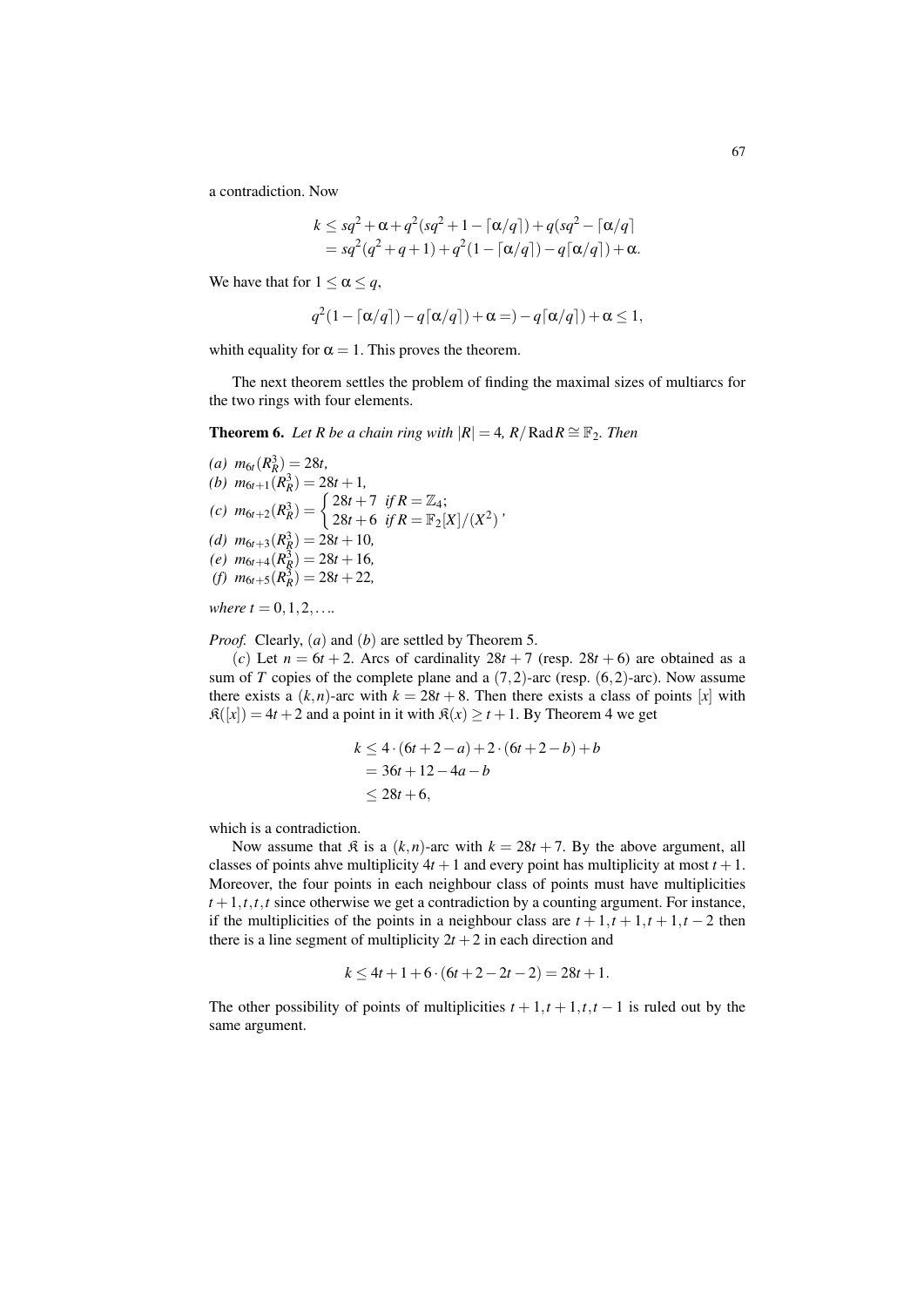Now we have seven points of multplicity  $t + 1$  and obviously no three of them are collinear. Hence they form a  $(7,2)$ -arc which is known to exist when  $R = \mathbb{Z}_4$  and not to exist in case of  $R = \mathbb{F}_2[X]/(X^2)$ .

(*d*) Obviously, we can construct  $(28t + 10, 6t + 3)$ -arcs as a sum of *t* copies of the plane and a (10,3)-arc. Assume there is a  $(k, n)$ -arc  $\mathfrak{K}$  with  $k = 28t + 11$  and  $n = 6t + 3$ . Then there exists a class  $[x]$  with  $\mathfrak{K}([x]) \ge 4t + 2$  and a point in it, *x* say, with  $\mathfrak{K}(x) \ge 0$  $4t + 1$ . By Theorem  $4, k \le 28t + 12$ . If  $k = 28t + 11$  or  $28t + 12$  then  $\mathfrak{K}([x]) \le 4t + 3$  for every class [*x*] and  $\mathfrak{K}(y) \le t+1$  for every point *y* in such a class.

Classes of multiplicity  $4t + 3$  are easily ruled out since they must consist of three  $(t+1)$ -points and one *t*-point, and must have segments of multiplicity  $2t + 2$  in every direction. By a similar argument, a class of multiplicity  $4t + 2$  consists of two  $(t + 1)$ points and two *t*-points. Now the  $(t + 1)$ -points form a  $(\kappa, 3)$ -arc with  $\kappa = 11$  or 12, which is impossible.

The proofs of (*e*) and (*f*) use similar arguments.

#### 4 Arcs in three-dimensional Hjelmslev spaces

In this section, we present a table with exact values and bounds on  $m_n(R_R^4)$ ,  $n \le 28$ , where *R* is any of the two chain rings with four elements. Let us note that for  $n = 3, 4, 5$ the exact values are computed in [4]. In the remaining cases the bounds are obtained in the way described below.

 $n = 6$ : The upper bound is obtained by Corollary 2; an  $(18, 6)$ -arc is obtained as the union of three  $(6,2)$ -arcs in three planes (non-neighbors) with a common empty line.

 $n = 7$ : The upper bound follows by Corollary 1; if  $R = \mathbb{Z}_4$  a (21,7) is obtained as the sum of three plane (7,2)-arcs; if  $R = \mathbb{F}_2[X]/(X^2)$  a (19,7) is obtained as the sum of two plane  $(6,2)$ -arcs and a plane  $(7,3)$ -arc.

 $n = 8$ : The upper bound is obtained by Corollary 1; for  $R = \mathbb{Z}_4$  a (23,8)-arc is obtained as the union of two  $(8,3)$ -arcs and a  $(7,2)$ -arc in three planes with a common line; for  $R = \mathbb{F}_2[X]/(X^2)$  replace the  $(7,2)$ -arc by a  $(6,2)$ -arc.

 $n = 9$ : The upper bound follows by Corollary 1; a  $(27, 9)$ -arc is obtained as the union of three  $(9,3)$ -arcs in three planes (non-neighbors) with a common empty line.

 $n = 10$ : The upper bound follows by Corollary 1; for  $R = \mathbb{Z}_4$  a (30,10)-arc is obtained as the union of three (10,3)-arcs; for  $R = \mathbb{F}_2[X]/(X^2)$  a (38,10)-arc is obtained as the union of one  $(10, 4)$ -arc and two  $(9, 3)$ -arcs.

 $n = 11$ : The upper bound follows by Corollary 1; for  $R = \mathbb{Z}_4$  a (32,11)-arc is obtained as the union of two (11,4)-arcs and a (10,3)-arc in three planes with a common line; for  $R = \mathbb{F}_2[X]/(X^2)$  replace the  $(10, 3)$ -arc by a  $(9, 3)$ -arc.

 $n = 12$ : The upper bound follows by Corollary 1; a  $(36, 12)$ -arc is obtained as the union of three (12,4)-arcs in three planes (non-neighbors) with a common empty line.

 $n = 13$ : The upper bound follows by Corollary 1; for the construction delete an affine (16,3)-blocking set from  $AHG(R_R^4)$ .

 $n = 14$ : The upper bound follows by Corollary 1; for the construction delete an affine (12,2)-blocking set from  $AHG(R_R^4)$ .

 $n = 15$ : The upper bound follows by Corollary 1; for the construction delete an affine  $(8, 1)$ -blocking set from AHG $(R_R^4)$ .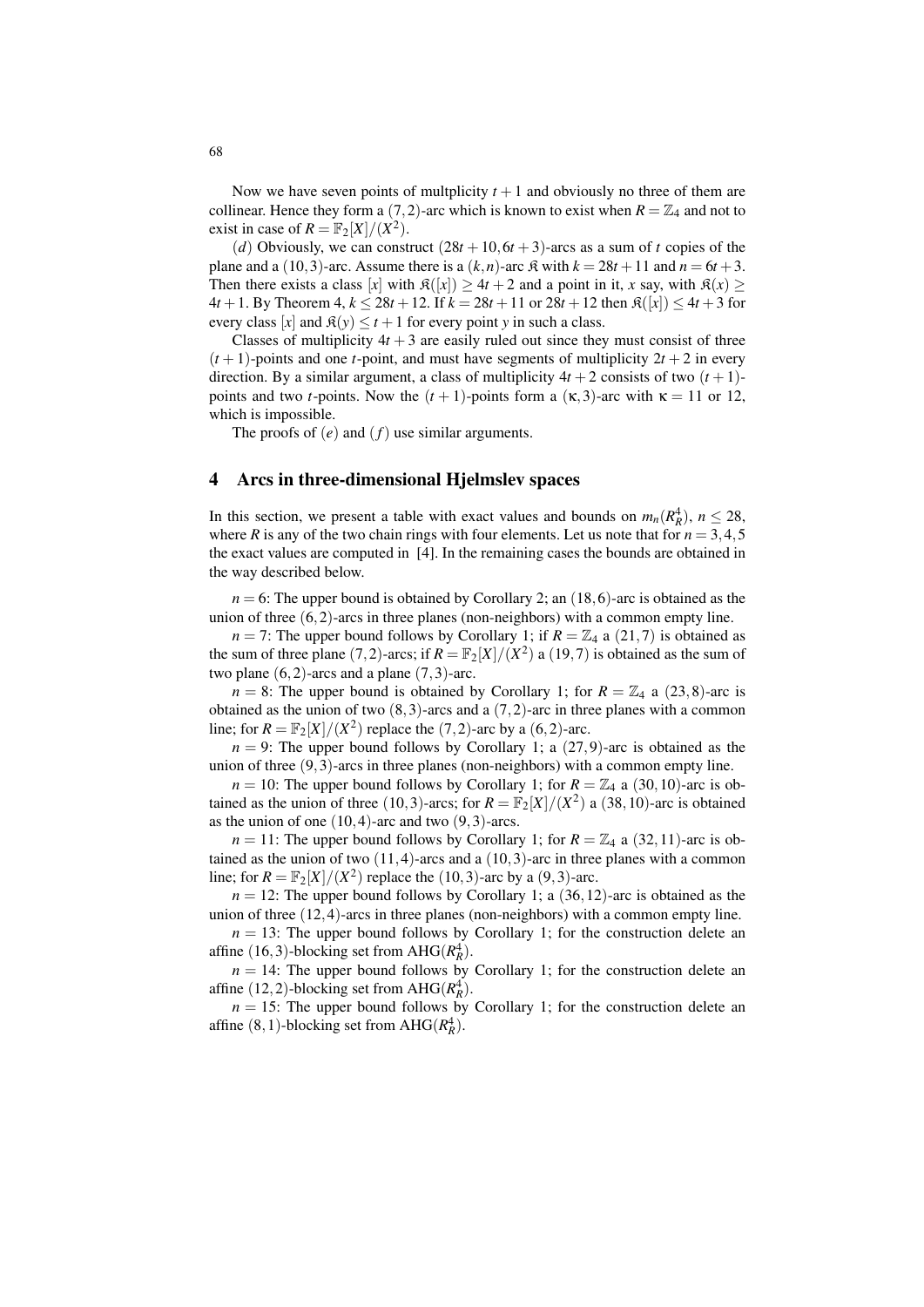$n = 16$ : The upper bound follows by Corollary 1; AHG( $R_R^4$ ) is a (64,16)-arc.

 $n = 17$ : The upper bound follows by Corollary 3; for the constructions, add one point to a  $(64, 16)$ -arc.

 $n = 18$ : The upper bound follows by Corollary 3; for the constructions, add two points to a  $(64, 16)$ -arc.

 $n = 19$ : The upper bound follows by Corollary 3; a (76, 19)-arc is obtained by removing an affine (16,3)-blocking set (four skew lines) from  $AHG(R_R^3)$ .

 $n = 20$ : The upper bound follows by Corollary 3; an  $(80, 20)$ -arc is obtained by removing an affine (12,2)-blocking set (three skew lines) from  $AHG(R_R^3)$ .

 $n = 21$ : The upper bound follows by Corollary 3; an  $(84,21)$ -arc is obtained by removing an affine  $(8, 1)$ -blocking set (two skew lines) from  $AHG(R_R^3)$ .

 $n = 22$ : The upper bound follows by Corollary 3; a  $(92, 22)$ -arc is obtained by removing an Hjelmslev plane from  $PHG(R_R^4)$ .

 $n = 23$ : The upper bound follows by Corollary 3; a (93,23)-arc is obtaind by adding a point to the (92,22)-arc, constructed above.

 $n = 24$ : The upper bound follows by Corollary 3; in the case  $R = \mathbb{F}[X]/(X^2)$  we get a (99,24)-arc by removing from  $PHG(R_R^4)$  a copy of  $PG(3,2)$  and a line disjoint from the subgeometry; in the case  $R = \mathbb{Z}_4$  we can get a (96,24)-arc by removing four disjoint lines.

 $n = 25$ : The upper bound follows from Theorem 3; in the case  $R = \mathbb{F}[X]/(X^2)$  we can get a (105,25)-arc by removing a copy of  $PG(3,2)$  from  $PHG(R_R^4)$ ; in the case  $R = \mathbb{Z}_4$  we can get only a (102, 25)-arc by removing three disjoint lines.

 $n = 26$ : The upper bound follows from Theorem 3; a (108, 26)-arc is obtained by removing two disjoint lines from  $PHG(R^4_R)$ .

 $n = 27$ : The upper bound follows from Theorem 3; a  $(114, 27)$ -arc is obtained by removing a line from  $PHG(R_R^4)$ .

 $n = 28$ : A (120, 28)-arc is the Hjelmslev geometry PHG( $R_R^4$ ).

| n/R            | $\mathbb{Z}_4$ | $\mathbb{F}_2[X]/(X^2)$ | n/R             | $\mathbb{Z}_4$ | $\mathbb{F}_2[X]/(X^2)$ |
|----------------|----------------|-------------------------|-----------------|----------------|-------------------------|
| $\overline{3}$ | 8              | 6                       | 16              | $64 - 67$      | $64 - 67$               |
| 4              | 10             | 11                      | 17              | $65 - 70$      | $65 - 70$               |
| $\mathfrak{H}$ | 16             | 16                      | 18              | $66 - 76$      | $66 - 76$               |
|                | $6 18-21$      | $18 - 21$               | 19              | $76 - 80$      | $76 - 80$               |
|                | $7 21 - 27 $   | $19 - 27$               | 20              | $80 - 84$      | $80 - 84$               |
|                | $8 23 - 30 $   | $22 - 30$               | 21              | $84 - 90$      | $84 - 90$               |
|                | $9 27 - 36 $   | $27 - 35$               | 22              | 92             | 92                      |
|                | $10 30 - 39 $  | $28 - 39$               | 23              | $93 - 98$      | $93 - 98$               |
|                | $11 32 - 45 $  | $31 - 45$               | 241             | $96 - 100$     | $96 - 100$              |
|                | $12 36-50 $    | $36 - 50$               |                 | $25 102 - 105$ | 105                     |
|                | $13 48 - 54 $  | $48 - 54$               | <b>26</b>       | 108            | 108                     |
|                | $14 52 - 58 $  | $52 - 58$               | 27 <sup>1</sup> | 114            | 114                     |
|                | $15 56 - 62 $  | $56 - 62$               | 28              | 120            | 120                     |